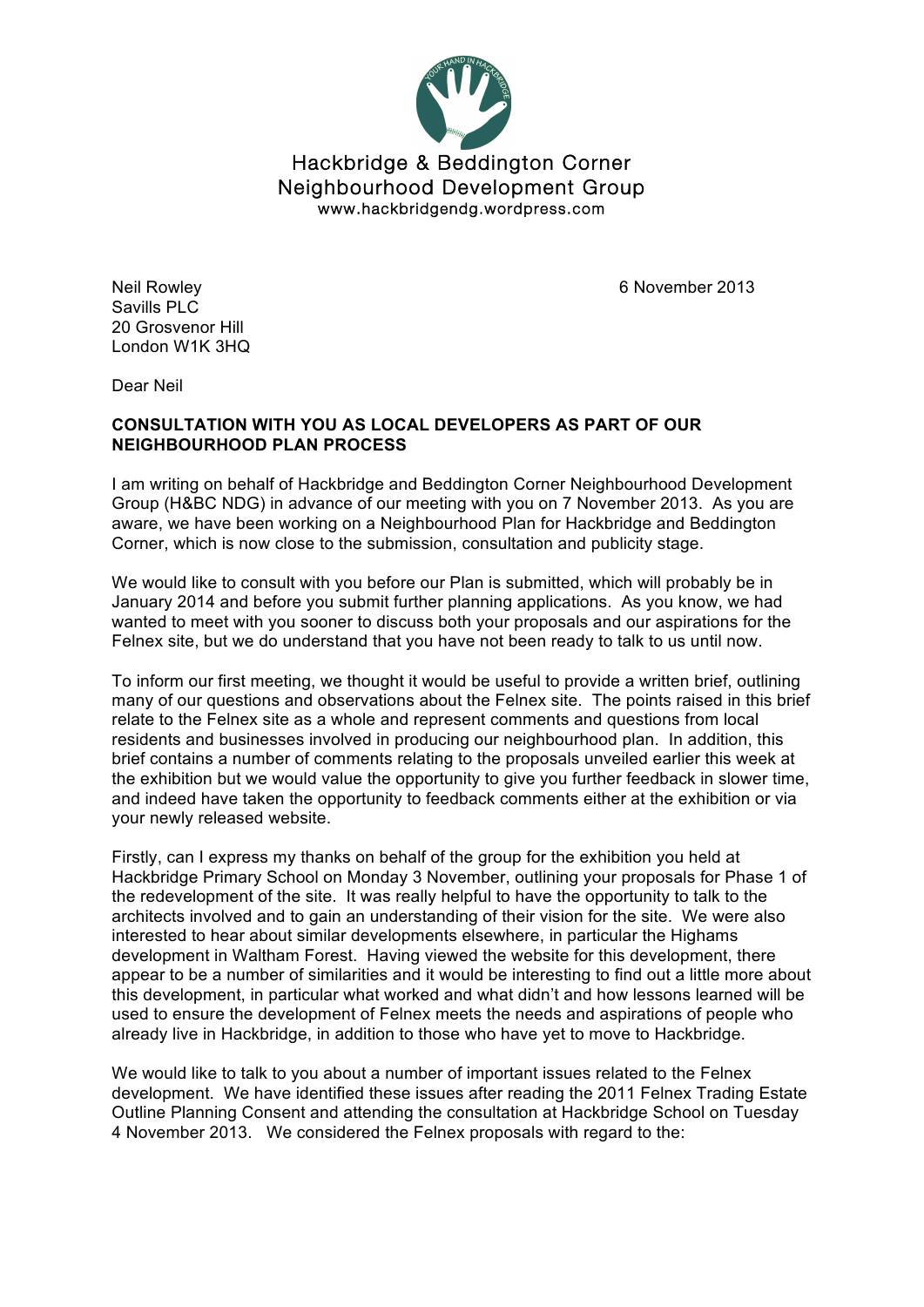

- Themes and Objectives of the Neighbourhood Development Group (H&BC NDG) developed in consultation with the wider community, made-up of:
	- o **Housing and Built Environment**
	- o **Local Economy**
	- o **Environment**
	- o **Energy, Waste and Water**
	- o **Movement**
	- o **Community, Culture and Identity** and
- The local planning guidelines and commitments which include the commitment to the One Planet Living Framework and Principles in Sutton and Hackbridge.

# **Comments/Questions and Observations**

### **1. Thank you for your commitment to sustainability as shown in your Plans to date**

Our first overarching comment is that we are really pleased with your ambition that Felnex will be an exemplary sustainable community and contribute to our shared goal of Hackbridge becoming a truly sustainable suburb. We agree that Hackbridge has the potential to be a great, sustainable place to live and work, making a critical contribution to Hackbridge becoming a sustainable suburb. Of course, sustainability is about more than resource efficiency; sustainable communities if well designed will foster social and economic sustainability too. We think however that the current proposals have some way to go before fulfilling that promise and we would like to work with you to achieve this.

### **2. Felnex will increase the size of Hackbridge by a third so we need to get this right**

Our second overarching comment is that Felnex is the biggest development that will ever happen in Hackbridge. There are a lot of people that will be affected by this development, so as a group we need to try to get this right for the majority of people.

### **3. We would like to work collaboratively with you going forward**

Our third overarching comment is that although the Felnex Development has got off to a great start;

- We have **proposals for improvements to the granted outline planning permission**
- We **would like to work with you/developer partners ahead of detailed planning applications** at the earliest opportunity to consider these points and the broader aims of the community for Hackbridge as set out in our draft neighbourhood plan.
- We have **local knowledge and expertise and wish to help** the project realise our shared ambitions for the successful development of Felnex and for Hackbridge.

### **4. Supermarket, shops and accommodation**

We are positive about the idea of the supermarket and more shops. The community have long wanted to see a greater variety of shopping in our town and the supermarket could supplement the shops that are here. But there are a number of important points which we would like to see addressed as follows: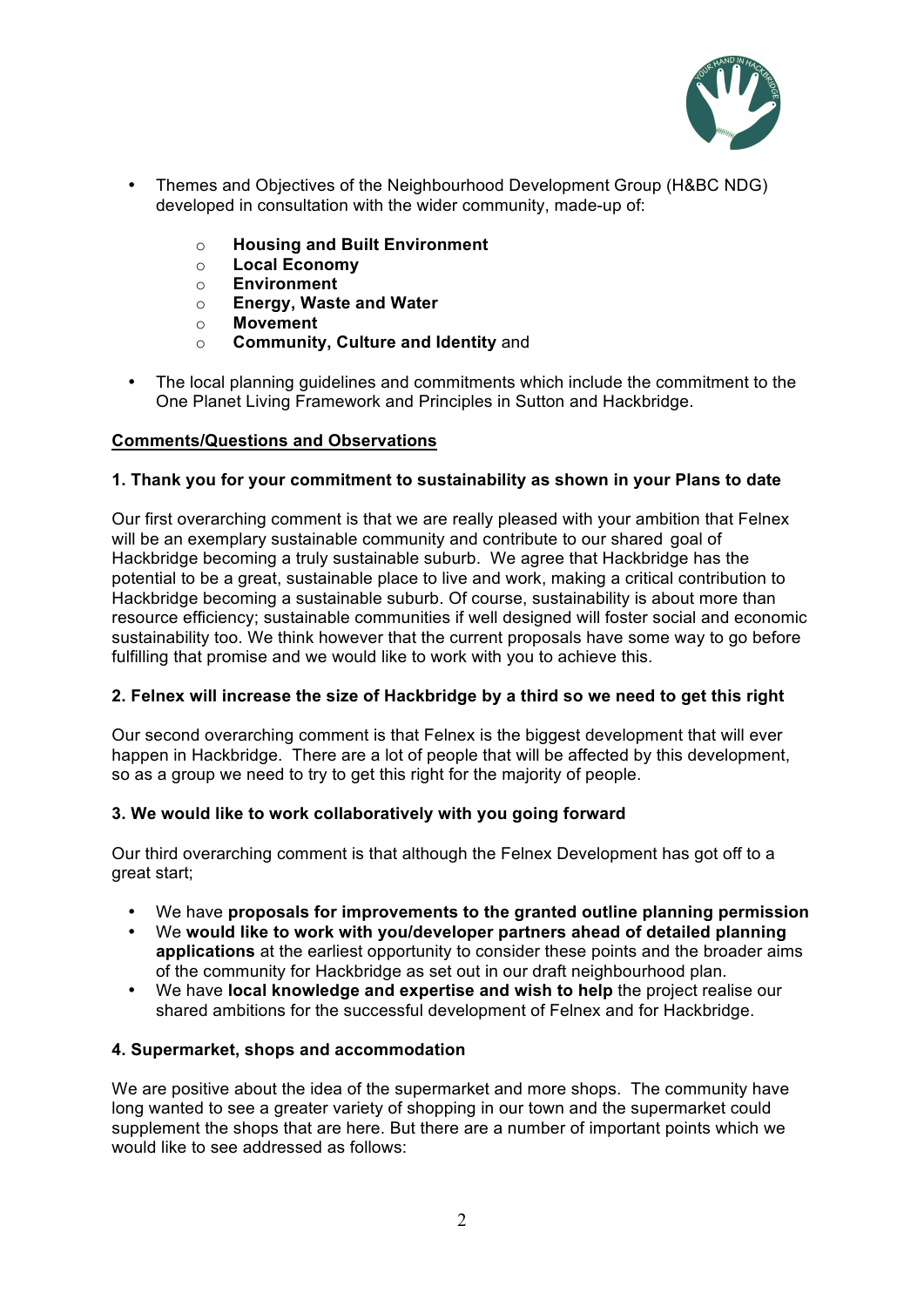

- We were pleased to see that you made reference to the importance of design to encourage **just-in-time smaller, frequent shopping trips** to reduce the need for people to drive to the supermarket. We would like to see the inside and outside of the supermarket designed to facilitate easy access by foot or cycle from London Road and for just-in-time several times a week shopping, this would be light enough to carry and is also expected to reduce food waste.
- **The level and configuration of car parking and servicing facilities for the supermarket needs further discussion.** The food store is located with excellent public transport facilities by rail and bus, yet extensive free car parking is provided, and no details of bicycle parking arrangements and incentives are provided. This appears to be 'business as usual'. Furthermore, the location of the car park and service entrances is highly unsatisfactory. Firstly, they are located side-by-side, breaking the continuity of frontage in a way that is likely to have major adverse impacts on the housing directly opposite (particularly at night with car headlights), and on pedestrian and cycle safety and security on the street. Consider as an example the negative impact of the car park entrance of the nearby Centrale building, which is of much smaller size. Secondly, the two access entrances are located at the southern end of the block, requiring all traffic to travel the length of the flanking street to reach them. Again this is magnifying the traffic impact on the residential properties by making vehicles travel the full length of the street to access the car park/service area. We strongly recommend the reduction of car parking provision for the supermarket, better configuration and improved access arrangements. For example, if parking were below grade or undercroft, this would enable the supermarket to be at ground level with easy access from the street, and would enable the maisonette elements, which are currently single-aspect to be dual-aspect on the upper floor and potentially with access to private open space on the roof deck.
- Review the **heights of the supermarket, shops and flats above** with regard to their visual impact on the narrow High Street and Victorian cottages opposite. It was clear from the exhibition on Monday that additional thought had been given to the design of the buildings for Phase 1 of the development in terms of how the different new buildings will interact with one another, creating an attractive street scene that is residential in character. Indeed, we were shown improvements to the initial plans, which included a new apartment block beside the railway line, to increase natural surveillance and introduce a marker for the proposed pedestrian route through to the station. All of this is interesting. What was less well defined was how the new buildings will interact with what is already here. Clearly this is an important aspect and we would like to see how this has been addressed in the design being presented for Phase 1.
- **Frontage on London Road** Our Plan states that the London Road is our district centre, in line with National Planning Policy Framework direction (Ensuring the vitality of town centres, page 7). We would like active frontages facing the London Road to be sympathetic with this. We do not want Felnex to become the new centre of Hackbridge. Where possible it makes sense for any new shops to be along the same road as the others, making it a more fulfilling high street experience.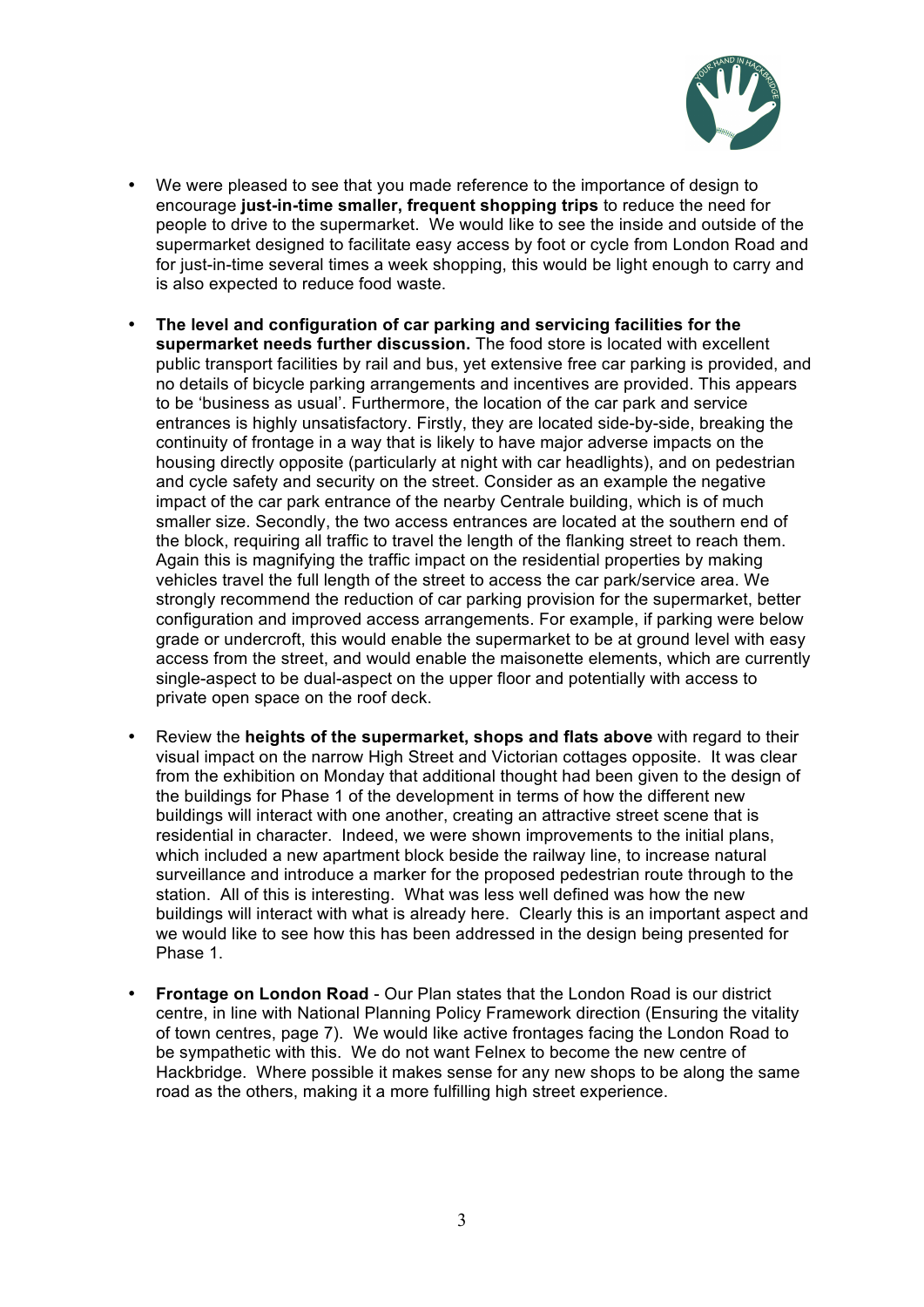

- **One Planet Supermarket** The supermarket should aim to help deliver the sustainable suburb aspiration. H&BC NDG would like to work with the developer and the proposed supermarket operator to develop plans and proposals for a supermarket using the one planet living approach and ten principles. In addition to operational issues, there are a series of configurational problems that undermine the potential for this to become a flagship sustainable food store: the prioritisation of customers arriving by car, its location at first floor rather than ground floor level, and the access via an energy-hungry travelator oriented toward the centre of the site rather than towards London Road and neighbouring shops.
- **Enable local employment** care needs to be taken not to put the existing shops out of business and new jobs could be created e.g. with a local delivery service.
- How do the residents access the **roof gardens**? Are any of the units open directly onto the roof garden to encourage use and easy surveillance for security? Can children easily access the roof garden and the play space from the units?
- Will each home or work space provide for secure and easy access **bicycle parking inside the buildings**?

### **5. Travel Planning, car parking and road space**

- We would **like to see the travel plan for Felnex.** Traffic is a cause of concern in the neighbourhood and the development site is very close to excellent public transport links so it could in theory be almost car free if a good travel plan is implemented. Centrale failed to address this or provide a car club and residents who were not provided with parking spaces are now parking elsewhere in Hackbridge. Placing further pressure on what are already hotly competed parking spots. As I am sure you will have received comments back from residents and business alike about the problems with parking, you will no doubt wish to work with us to address this issue. We propose that street parking is hidden from view and consideration is given to the car park becoming a multi-use/multi-purpose municipal car-park, incorporating parking for parents of schoolchildren and the existing Hackbridge Station car park, which would enable a more welcoming approach to Hackbridge to be created at the station area. Perhaps the first two hours could be free, but drivers can pay for long term e.g. station parking.
- We are concerned about **road safety and traffic generation** at this difficult location. It was not clear from the exhibition that concerns relating to both the entrance to the site from London Road and Hackbridge Road have been fully considered. We understand that the road (Felnex Road?) will become two-way rather than the existing one-way. The volume of traffic is likely to increase in the immediate area of both entrances to the site and this will put additional strain on what are already busy roads, particularly in the case of London Road, dealing with a constant stream of traffic on what is the A237, and the traffic flowing from Hackbridge Station car park and local businesses including an MOT centre and vehicle recovery. There is also concern that this road will become a 'rat run'.
- The design and specification of the site access junction appears entirely in conflict with the design and specification of the new **Heart of Hackbridge** highway redesign, due to begin on site in the coming weeks. The proposed junction incorporates traffic islands,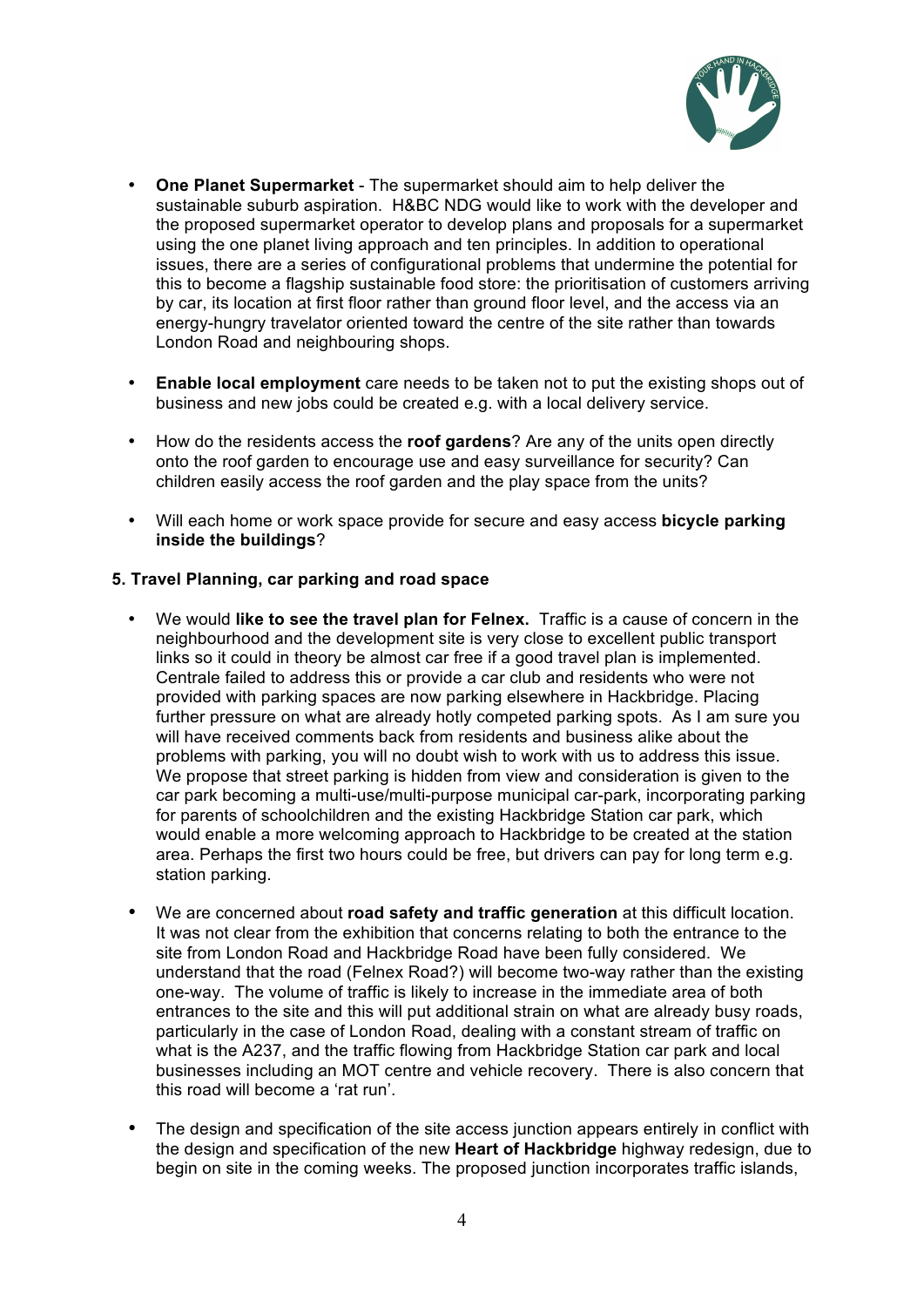

excessively wide kerb radii, and even a slip road for merging traffic exiting the Felnex site. Neither does the proposed junction adequately address the poor conditions for pedestrians and cyclists at the entrance to Hackbridge Station. This is entirely in conflict with the pedestrian and cycle friendly design of the Heart of Hackbridge project.

- **Multi-functional and hidden parking to create a more welcoming approach to Hackbridge**. A lot of supermarkets have their car parking at the front of their shop e.g. Asda on Beddington Lane, this is not what we want. It was good to see your proposals for a covered car park, limiting the impact of rows of parked cars becoming part of the landscape. You have permission for 175 parking spaces for the supermarket. It is noted that the exhibition boards are now proposing town centre parking for 206 cars. It would be helpful to clarify how and why this figure has changed. In our endeavours to achieve the status of a sustainable suburb (Hackbridge Sustainable Suburb) we feel that it is imperative and beholden on us as a neighbourhood development group to reduce the impact of parking on our neighbourhood.
- **Reduce car parking and road space** We propose that car parking levels be reduced from 0.72 to below 0.7 per residential unit as originally proposed by yourselves - or even down to 0.6 - in order to guarantee car club provision and utilisation. We would like you to look at parking across the site to see how it can be better planned. This may result in the freeing up of additional development land, the financial benefit of which could be utilised in other parts of the site if some of our other proposals have a cost. It will also create a different feel for the development and should lead to improved sales and a better quality of life.
- **What are the proposals to secure a Car Club operator?** It was not clear from the exhibition whether this had been considered for the Phase 1 development as no reference was made to provision or use of a car club scheme.
- **Design for community interaction** The design of the streets can encourage sociability and space for children to play. Your plans mention home-zones. We like this idea, we would like to see the designs of the layout and suggest using soft landscaping so people can't speed through.
- **Public transport** Please can you clarify what is planned for the buses and how does it work with the main flow of traffic for all the facilities that will be located on site. In particular, it would be helpful to clarify how the buses in question, 127 and 151 will access and leave the site. Will they have priority over other traffic? With the likelihood of many people moving to the site due to its good links to London, has Network Rail looked at the potential increased volume of customers and whether the station itself can cope with it and capacity on rush hour trains?
- We want to **encourage walking and cycling** so would like to see these modes of transport prioritised.
- **Connections to better link the Felnex development to the existing community** We would like to see good pedestrian and cycle links made through the proposed development, especially between the existing and new shops and Restmor Way.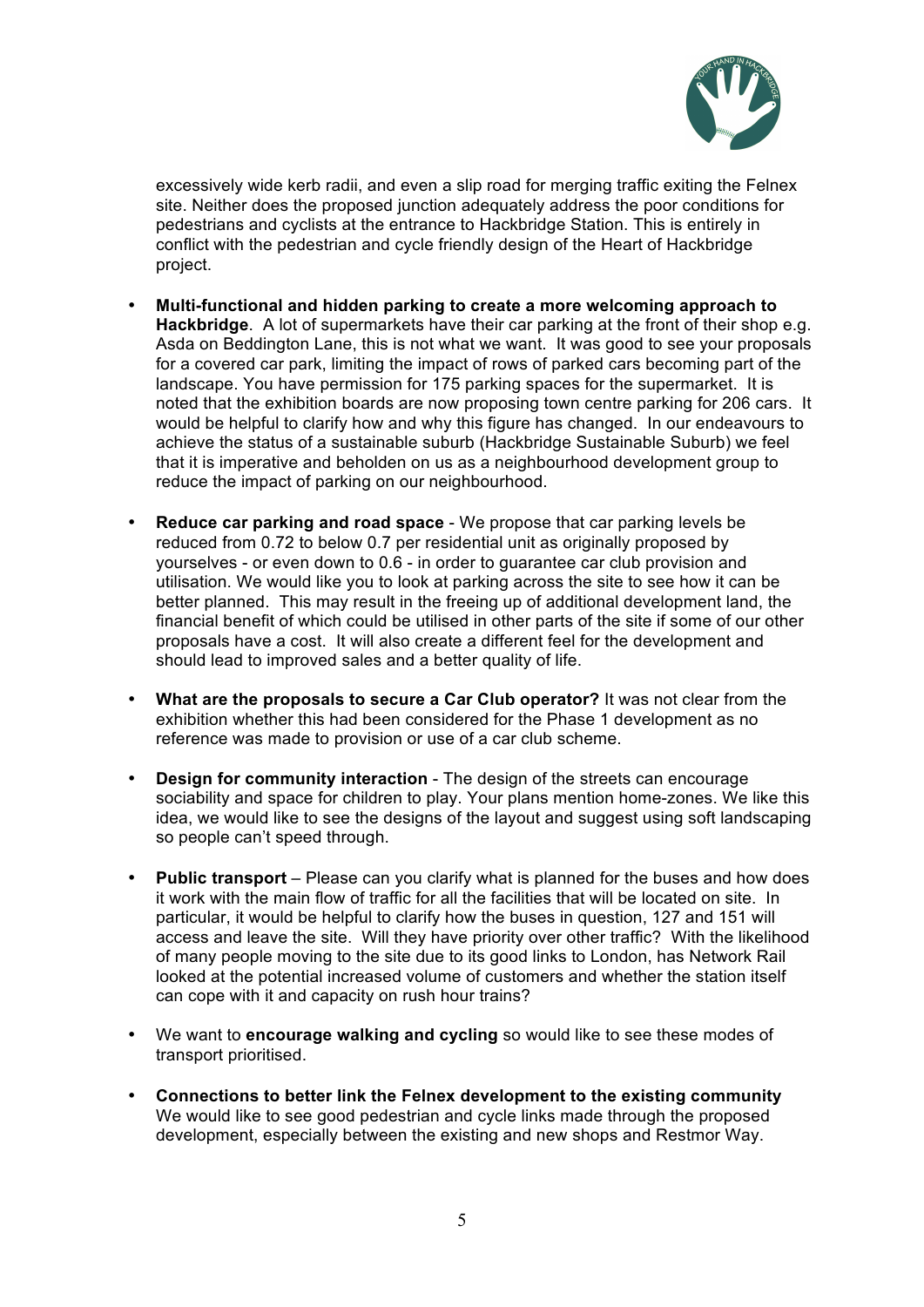

• **Safety of the underpass** - The under-bridge pathway provided as part of the renewal of the Hackbridge railway bridge will enable east-west access but the safety for pedestrians needs to be improved. Can you please explain how you have built this facility into your plans.

### **6. Community infrastructure**

- **Community facility**. Outline planning permission highlights a community centre. This needs to be reviewed to ensure that it doesn't duplicate what is already provided at either All Saints or BedZED Pavilion. Please can we discuss the function of it? Who is going to run it and how will it be funded? We would like to discuss alternative needs we have identified in our Plan, for example recreational facilities for the schools.
- **Care home -** will be a private concern. Is that the best use of land on the site? We would wish to see the evidence to support the need for such a facility.

### **7. Educational needs**

- The residential build of Felnex will create a certain number of family homes which will need educational services, whether that is primary or secondary school places. Provision is made in the Section 106 agreement for funds for education.
- The new builds proposed for Corbet Close and Wandle Riverside also need to be taken into account.
- Hackbridge Primary School is now a three form entry and has no capacity to expand on its current grounds. Culvers Primary School is two form entry.
- The recreational facilities for both schools are limited, with Hackbridge Primary being dominated by concrete.
- Currently there is a proposal by the local authority that a new school be built on the Community playing field at BedZed, with recreational facilities on the Metropolitan Open Land north of BedZed. This does not yet have community support or planning permission.
- We understand that you looked into projected school figures back in 2011, but this data will now be out of date and also included a primary school not in the Hackbridge boundary. We have a meeting on 11 November with Sutton Council to discuss the projected figures for the area and the impact of the new developments and whether the current primary schools are able to facilitate these educational requirements.
- We will be in a better place after this meeting to continue our discussions with you in this respect.

### **8. Green and Open Space –changes to layout proposed**

We propose a change in the location of the proposed open and green space from the centre of the development in order to help Felnex to link in more with the existing community.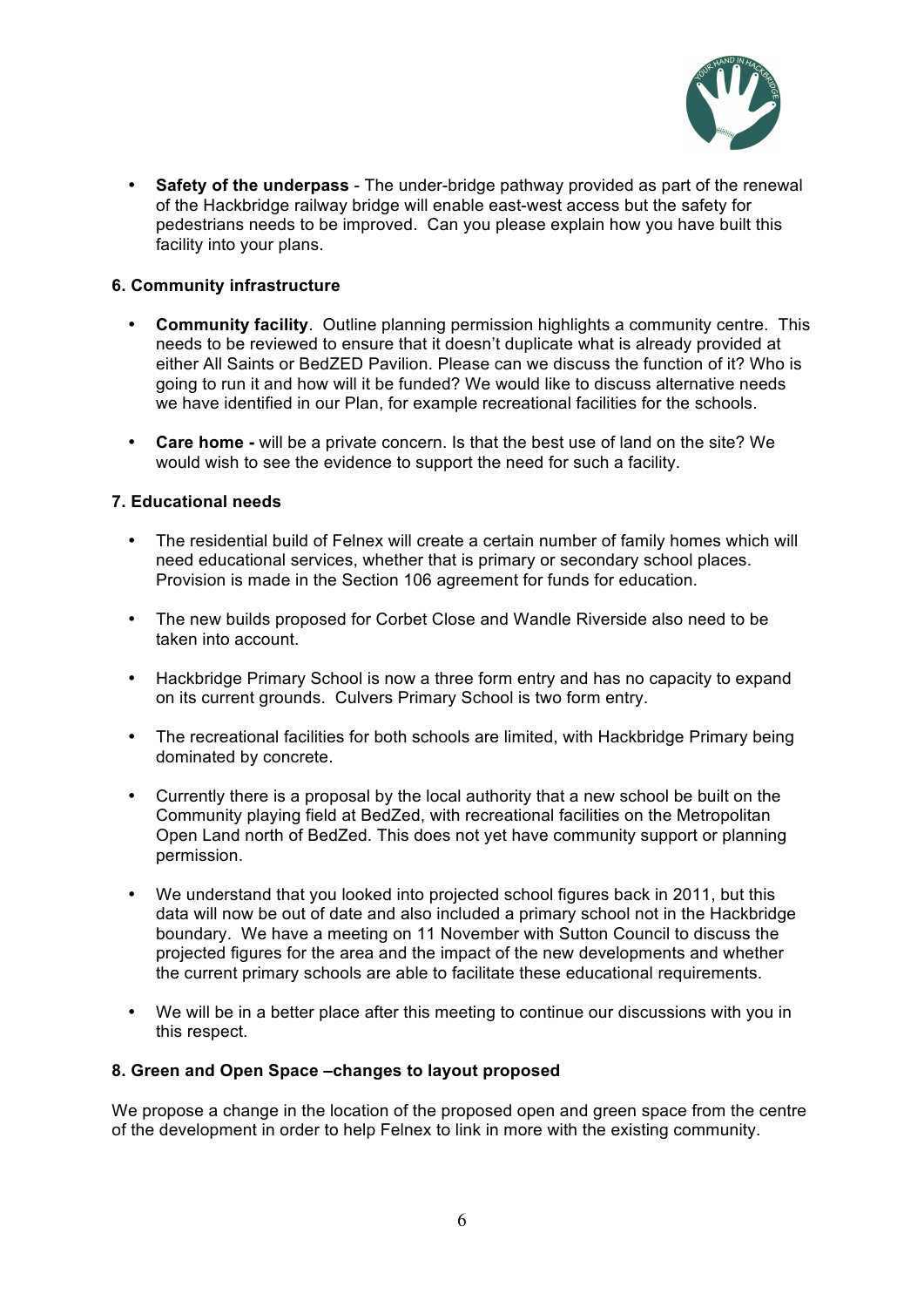

Creating new green spaces on the approaches to Hackbridge Corner will signal the character of Hackbridge as a sustainable suburb, taking as its inspiration the scale and configuration of the existing Hackbridge Green.

We propose re-distribution of public open spaces proposed for the site as follows:

- Locate soft landscaped area contiguous with boundary of school site, in order to enable it to be used by schoolchildren during school hours under appropriate supervision and management arrangements;
- Locate soft landscaped open space on Hackbridge Road frontage adjacent to Hackbridge Green; and
- Locate soft landscaped open space on London Road frontage, potentially incorporating existing trees.

#### **9. Conservation**

**Trees and Biodiversity** - Please can you protect the tress and enhance the biodiversity on the site. A landscape survey of the trees should be done, so we are able to protect any specific ones. It is understood that the large tree currently at the entrance to the site from London Road, on the left hand side has been marked for removal, owing to the possibility that construction work is likely to damage the root system and as a result it may prove a potential hazard if it should fall at a later date. We would wish to see the small number of trees on the London Road retained and protected during all phases of construction.

We would like to see planned boundary fencing replaced by **soft landscaping** ie hedges to increase biodiversity in the area. Our plan is to bring the proposed Wandle Valley Regional Park into Hackbridge, which has been earmarked as a major gateway.

**Survey old building before demolishing** The building behind the fabric warehouse has some architectural interest – further information should be sought before pulling it down as Hackbridge has few heritage sites left. We would wish to discuss how it might be possible to incorporate this existing building into later phases of the development

#### **10. Review of building heights to ensure sympathy with and connection to the existing community**

- At the moment the design as shown in the Outline Planning Consent shows building heights which create an impression of a wall. We propose that the taller buildings could be located more towards the middle of the Felnex development, with smaller or shorter buildings on edge of the development.
- By setting the new building frontage back behind new green spaces, the height of the development and its impact on the street and surroundings can be mitigated.
- H&BC NDG is concerned about the height of buildings by the school and on the London Road. This will greatly reduce daylight to the school and to existing residents of London Road and create a wind tunnel along Hackbridge Corner, particularly if the proposed development continues the building line established by Centrale. We would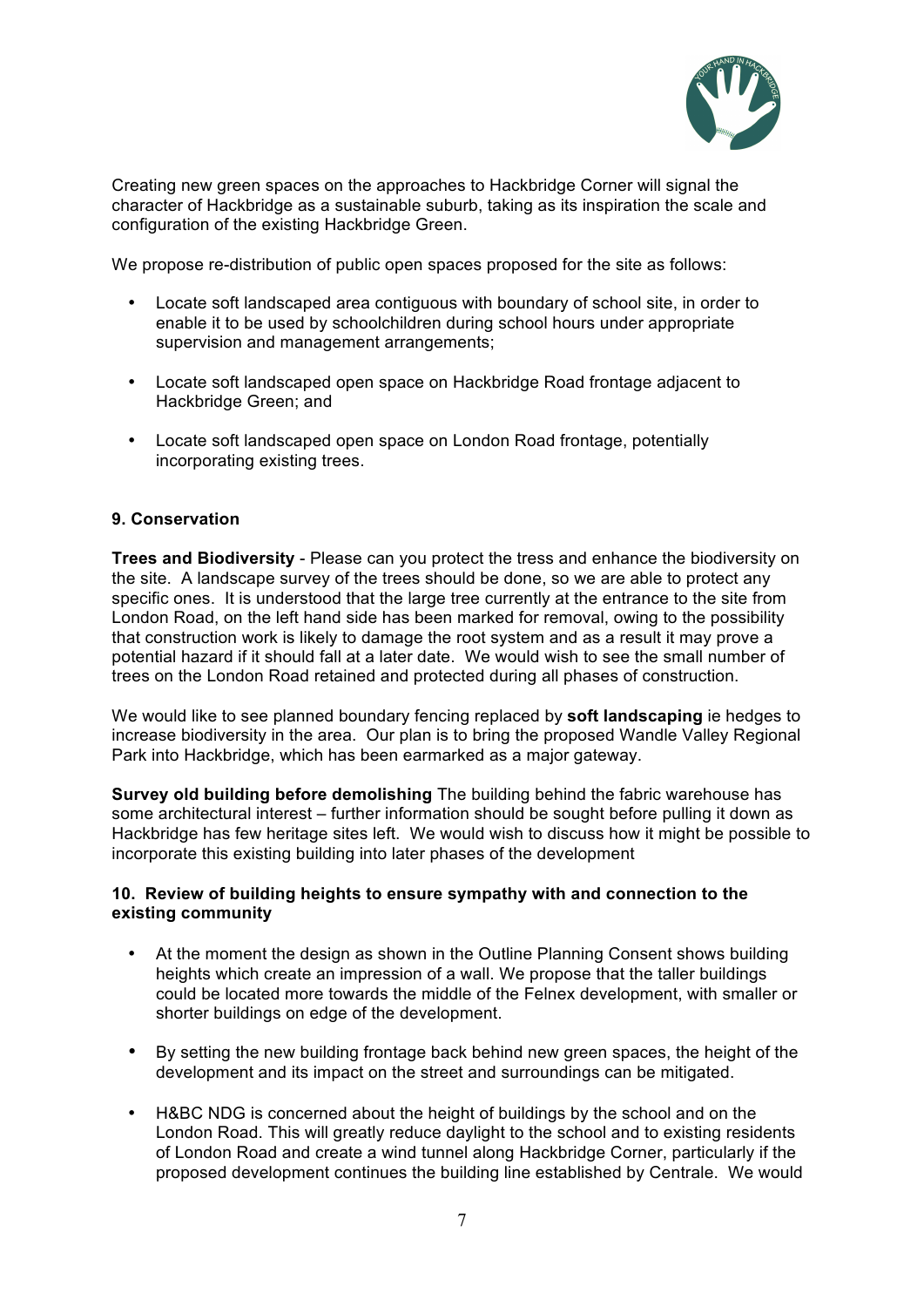

like to discuss how density can be achieved across the site, with the possibility of reviewing building heights,

- H&BC NDG would like to see detailed designs of buildings, specifically how the facade of the buildings are being detailed to break up the scale; stepping heights, type of cladding materials used.
- This information should clarify what impact the proposed buildings will have on the daylight to the existing buildings on both London Road and Hackbridge Road.
	- Taller buildings are associated with negative behaviour ie gangs, drugs, violence – how will the design of these buildings ensure that this cannot happen and that there are no negative spaces or dead ends to make people feel unsafe?

# **11. Affordable homes for local people**

We would like to work with the developers on ideas to bring forward more affordable homes for local people, not just those on very low incomes. We propose that part of the site could be made available for intermediate housing or for a community-led build project to help bring forward development of the site. This could be managed by a professional team but as a not for profit project and it could enable competitive pricing of the homes. We are looking for different forms of tenure to social housing since we are concerned that the approach of the Sutton Core Strategy is too narrow to meet the changing housing needs of the community. It was not clear from the exhibition what amount of the residential units proposed for Phase 1 would be affordable.

### **12. Resource efficiency**

**Pleased with the proposals to achieve zero carbon in building energy use on site** We are pleased that, as set out in the council's policies, the whole site both commercial and residential will be energy saving with renewable energy to achieve zero carbon emissions in building energy use including heat network connection and with a connection to the school. The development is not, however, zero carbon and your current proposals only commit you to reduce CO2 emissions by 25%. At the exhibition it was also confirmed that waste heat from the incinerator will be used to heat the housing and photovoltaic on the roofs will provide energy. It would be helpful if you could confirm how much will be provided from these two sources of energy.

It would be helpful to gain a fuller understanding of the heat network being proposed for the site and how the homes will be heated prior to the heat recovery system for the incinerator coming into operation?

### **We would like to know more about proposals for**:

- Water saving e.g. rainwater collection and water saving appliances
- Materials of construction
- Sustainable waste management and minimising waste in construction
- Demolition should be looking at re-use
- Helping residents to recycle and reduce waste
- Are the residential units single aspect?
- Has summer time over heating been considered?